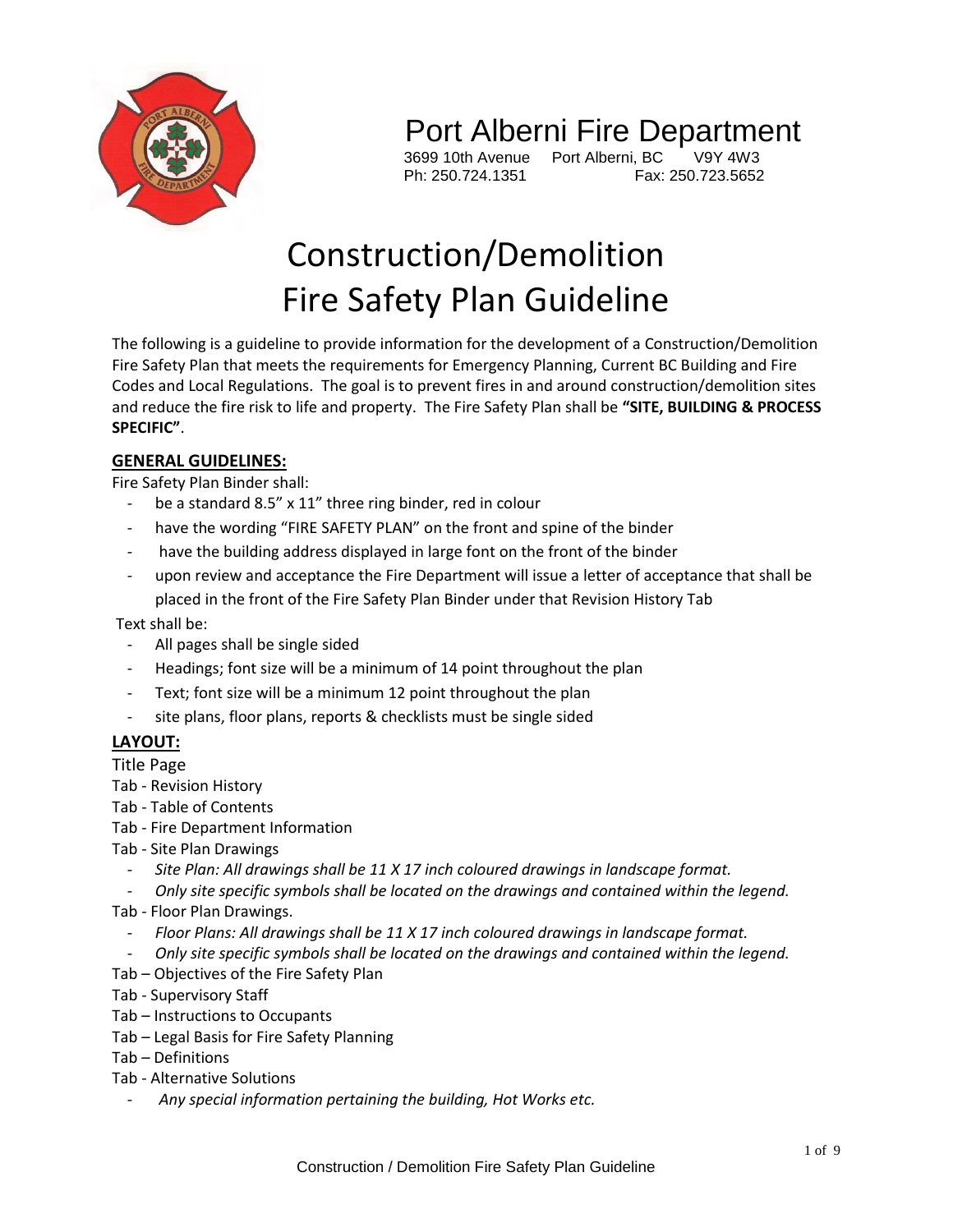#### **CONTENT REQUIREMENTS OF FIRE SAFETY PLAN:**

*Shall be Site/Building specific, all unrelated information shall be removed from templates.*

#### **REVISION HISTORY:**

- *Setup in a table format with the headings Date:, Notes:, By:, and Initials: or something similar and acceptable to the Port Alberni Fire Department to track changes, reviews and updates.*

| <b>Fire Safety Plan Revision History</b> |                                           |             |                 |  |  |
|------------------------------------------|-------------------------------------------|-------------|-----------------|--|--|
| Date                                     | <b>Notes</b>                              | Bv          | <b>Initials</b> |  |  |
| $25 - Nov-14$                            | existing plan reviewed by Fire Department | Randy Thoen | R7              |  |  |
|                                          |                                           |             |                 |  |  |

- *Fire Department letter of acceptance inserted here.*

**TABLE OF CONTENTS:** *Setup in a format acceptable to the Port Alberni Fire Department.*

#### **FIRE DEPARTMENT INFORMATION:**

*This information should be site specific, if it applies to the site then include the information required for that item. If it does not apply to the site because it is not installed/will not be installed, do not include it.*

APPOINTMENT OF THE SUPERVISORY STAFF:

*Identify any Fire Safety Plan supervisory positions that will be filled, at a minimum there will be a Fire Safety Director and a Deputy Fire Safety Director. There may be more than one Fire Warden assigned to represent all sub-trades.*

| Appointment of Supervisory Staff |                     |                                                 |  |  |
|----------------------------------|---------------------|-------------------------------------------------|--|--|
| Name:                            | Job Title:          | Responsibilities & Duties:                      |  |  |
| Joe Bloggins                     | Site Superintendent | <fire director="" safety=""></fire>             |  |  |
| <name></name>                    | <title></title>     | <deputy director="" fire="" safety=""></deputy> |  |  |
| <name></name>                    | <title></title>     | <fire warden=""></fire>                         |  |  |
| <name></name>                    | <title></title>     | <fire inspections="" safety=""></fire>          |  |  |
| <name></name>                    | <title></title>     | <fire safety="" trainer=""></fire>              |  |  |

#### **•** EMERGENCY CONTACTS:

*Emergency contacts list for the fire system repair and service should be filled out as it applies to the site.* 

| Company Contacts / Key Holders (After Hours Emergency) |                      |                               |  |  |  |
|--------------------------------------------------------|----------------------|-------------------------------|--|--|--|
| Name:                                                  | <b>Response Time</b> | Phone Number(s)               |  |  |  |
|                                                        |                      | <xxx-xxx-xxxx></xxx-xxx-xxxx> |  |  |  |
| <name></name>                                          | <xx minutes=""></xx> | $(H) < XXX-XXX$               |  |  |  |
|                                                        |                      | <xxx-xxx-xxxx></xxx-xxx-xxxx> |  |  |  |
| <name></name>                                          | <xx minutes=""></xx> | $(H) < XXX-XXX$               |  |  |  |
|                                                        |                      | XXX >  C                      |  |  |  |
|                                                        |                      | <xxx-xxx-xxxx></xxx-xxx-xxxx> |  |  |  |
| <name></name>                                          | <xx minutes=""></xx> | <xxx-xxx-< td=""></xxx-xxx-<> |  |  |  |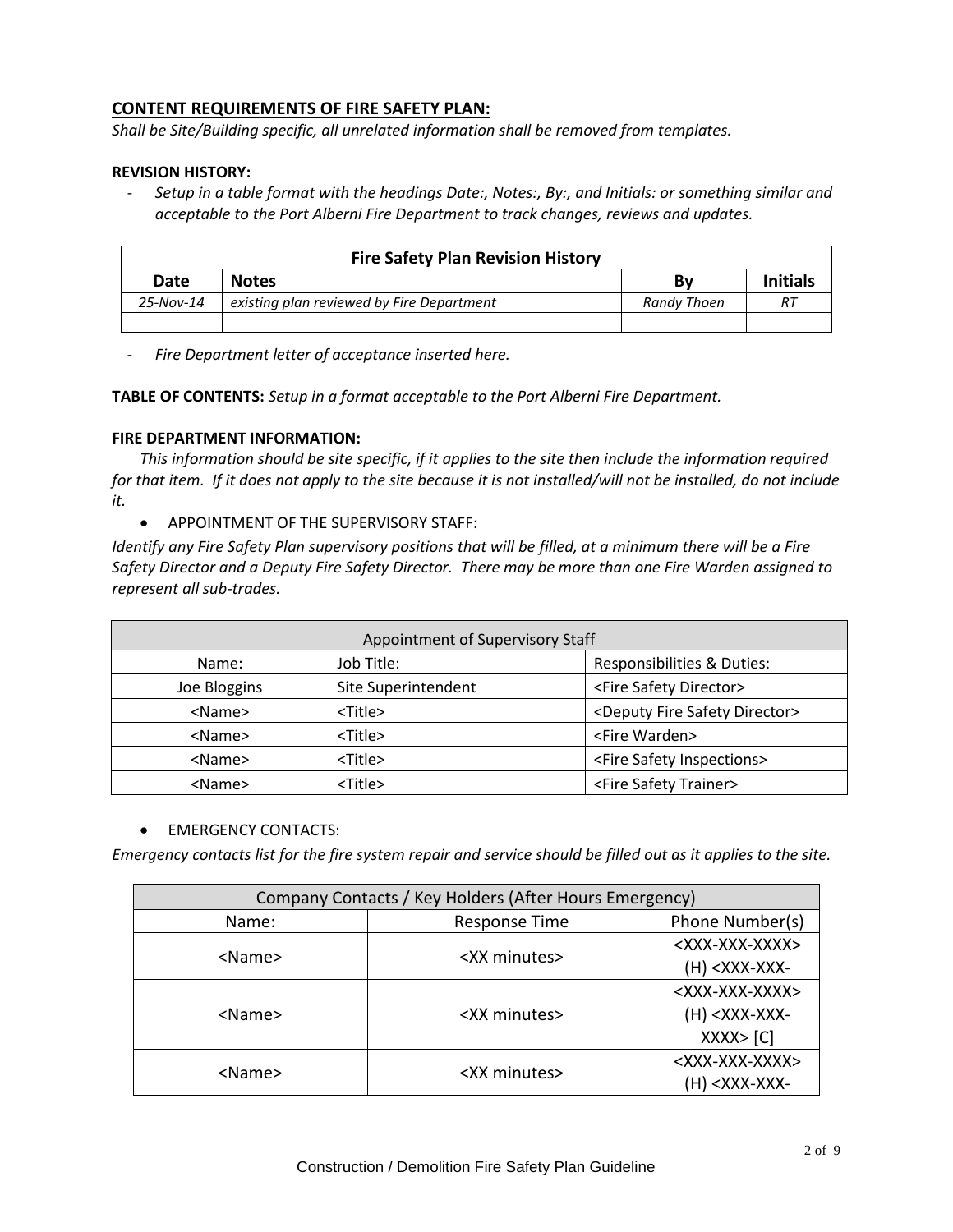- FIREFIGHTING SERVICES: (*hydrants, fire department connections, sprinklers, standpipe)*
	- o Are they installed, tested and active at start of construction (accessible)
	- o Fire fighter access routes provided
	- $\circ$  Drawings provided to Fire Department show location of firefighting systems as they become operational
	- o Site address sign visible from street to emergency crews
- FIRE EXTINGUISHERS:
	- $\circ$  Sufficient number and type on site  $-1$ A:10BC on movable equipment - 4A:40BC in all other locations
	- o Servicing current, mounted, proper signage, correct travel distance to hazard
	- o Separate extinguishers provided for fuel operated equipment
	- o Separate extinguishers provided for HOT WORKS
- FLAMMABLE/COMBUSTIBLE STORAGE:
	- o Flammable/Combustible liquids properly stored, handled and used on site
	- o Compressed gases properly stored, handled and used on site
	- $\circ$  Flammable/Combustible storage separated from combustible materials by 3 meteres (10 feet)
	- o Flammable/Combustible storage area secured and vented, protected from vehicular traffic
	- o Current list of dangerous goods on site with MSDS
	- $\circ$  Flammable/Combustible storage area away from egress and access routes to the site
- ELECTRICAL/PETROLEUM GAS INSTALLATIONS:
	- $\circ$  Must comply with the requirements of the Safety Standards Act and pursuant regulations.
- **•** SITE SECURITY:
	- o What type of security is provided
	- o Security personnel trained in their role of the site's Fire Safety Plan, have access to locked areas
	- o Effective communication system between Fire Department and Site Security Personnel

#### **SITE PLAN:**

- All drawings shall be 11 X 17 inch coloured drawings in landscape format.
	- $\circ$  Show muster points, locations of nearest hydrants, locations of fire department connections, location of egress and access paths

#### **FLOOR PLANS:**

- All drawings shall be 11 X 17 inch coloured drawings in landscape format.
	- $\circ$  Show exit paths from each floor, locations of fire protection equipment, locations of service rooms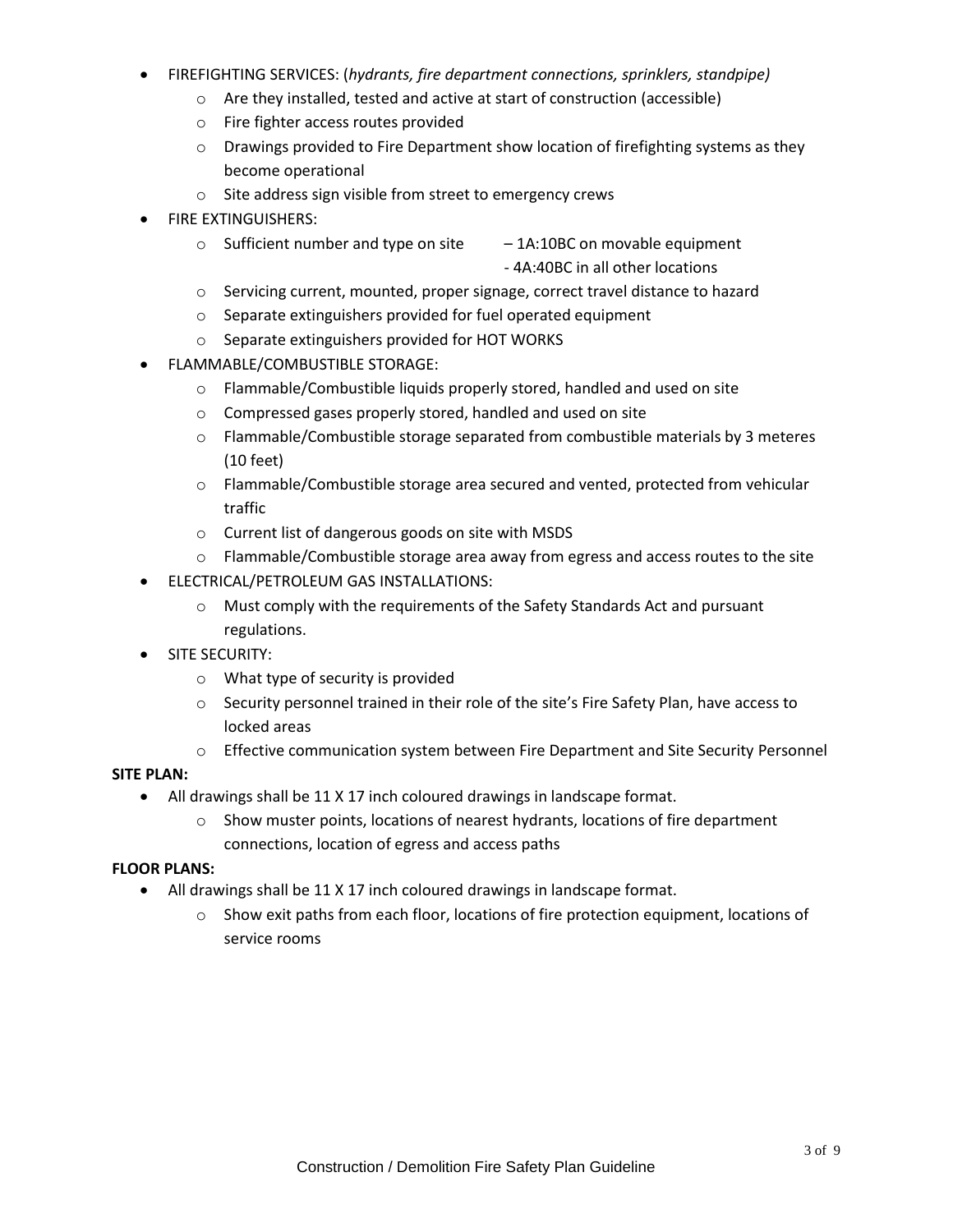#### **DRAWING SYMBOLS:**



#### **OBJECTIVES OF THE FIRE SAFETY PLAN:**

Fire Safety Planning achieves three objectives:

1. Fire Prevention – To prevent the occurrence of fire through the control of fire hazards and the proper maintenance of the building's fire protection systems and facilities.

2. Occupant Safety – To establish a systematic method for safe and orderly evacuation of the building in the case of fire or other emergency.

3. Fire Control and Extinguishment – To establish procedures that will maximize the probability of controlling and extinguishing a fire in the safest and most efficient manner.

As per BC Fire Code Division B, Part 5, Section 5.6, must meet the requirements of the BC Fire Code and any applicable local regulations.

*British Columbia Fire Code 2012 Division B, Section 5.6. Construction and Demolition Sites 5.6.1. General*

*5.6.1.1. Application*

*1) This Section applies to fire safety for buildings, parts of buildings, facilities, adjacent buildings or facilities, and associated areas undergoing construction, alteration or demolition operations. 5.6.1.2. Protection of Adjacent Buildings*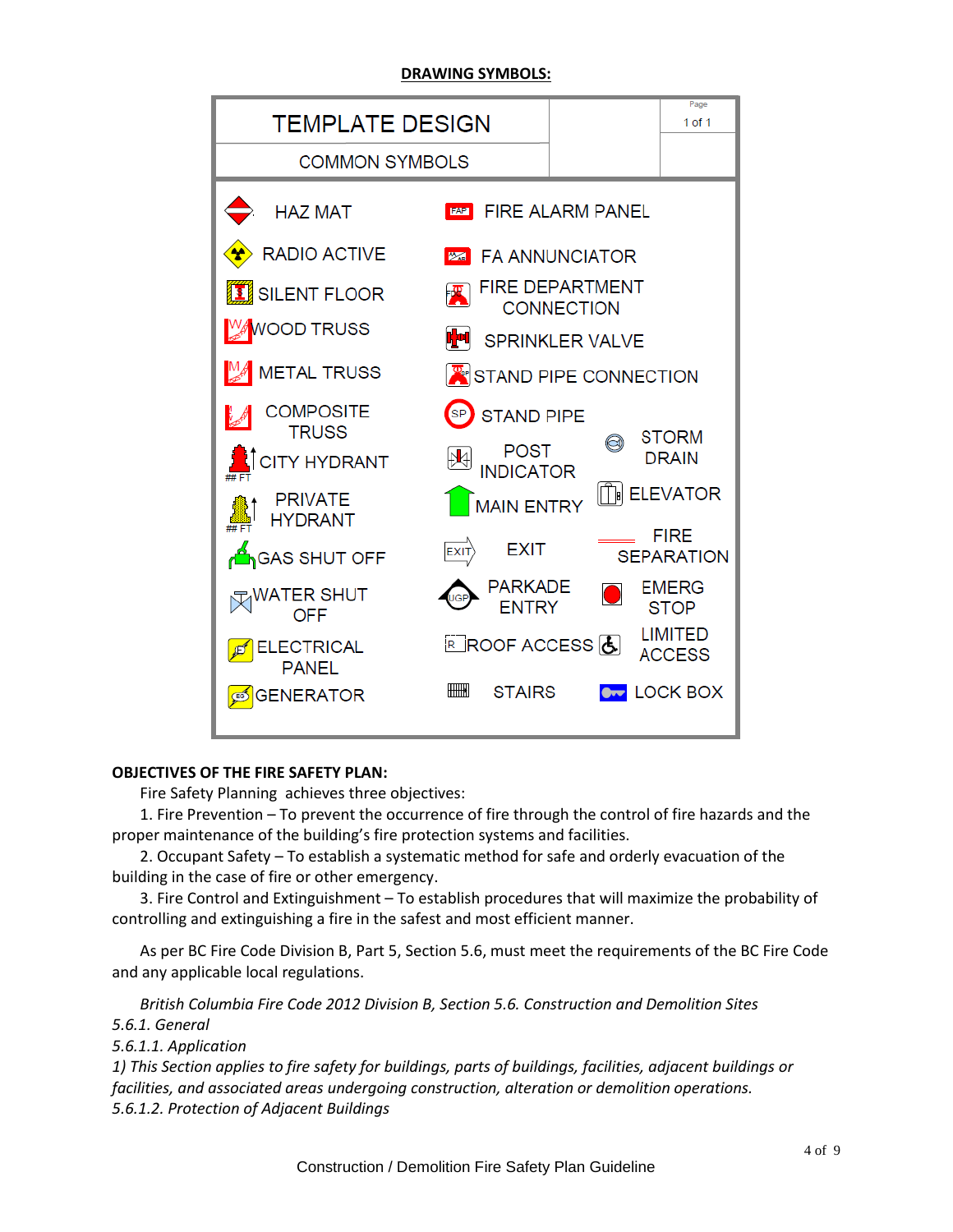*1) Protection shall be provided for adjacent buildings and facilities that would be exposed to fire originating from buildings, parts of buildings, facilities and associated areas undergoing construction, alteration or demolition operations.* 

*5.6.1.3. Fire Safety Plan*

*1) Except as required in Sentence (2), prior to the commencement of construction, alteration or demolition operations, a fire safety plan shall be prepared for the site and shall include*

*a) the designation and organization of site personnel to carry out fire safety duties, including a fire watch service if applicable,* 

*b) the emergency procedures to be followed in the event of a fire, including*

*i) initiating a fire warning,*

*ii) notifying the fire department,*

*iii) instructing site personnel on the procedures to be followed once the warning has been initiated, and iv) confining, controlling and extinguishing the fire,*

*c) measures for controlling fire hazards in and around the building, and* 

*d) a maintenance procedure for firefighting measures required in Section 5.6.*

*2) Where construction, alteration or demolition operations occur in an existing building that is required to have a fire safety plan conforming to Section 2.8., the fire safety plan shall take into account the changes occurring to the building.*

*5.6.1.4. Access for Firefighting*

*1) Unobstructed access to fire hydrants, portable extinguishers and to fire department connections for standpipe and sprinkler systems shall be maintained.* 

*2) A means shall be provided to allow firefighters to perform their duties on all levels of the building.* 

*3) Provision shall be made for the use of existing elevators, hoists or lifts to assist firefighting personnel in reaching all levels of the building.*

*4) Access routes for fire department vehicles shall be provided and maintained to construction and demolition sites.* 

*5) Where a construction or demolition site is fenced so as to prevent general entry, provision shall be made for access by fire department equipment and personnel.* 

*5.6.1.5. Portable Extinguishers*

*1) In addition to the other requirements of this Code, portable extinguishers shall be provided in unobstructed and easily accessible locations in areas*

*a) where hot work operations are carried out,* 

*b) where combustibles are stored,*

*c) near or on any internal combustion engines,*

*d) where flammable liquids and combustible liquids or gases are stored or handled, and* 

*e) where temporary fuel-fired equipment is used.* 

*2) The extinguishers required by Sentence (1) shall have a minimum rating of*

*a) 2-A:10-B:C on moveable equipment, and*

*b) 4-A:40-B:C in all other locations.*

*5.6.1.6. Standpipe Systems*

*1) Where a standpipe system is to be installed in a building under construction or alteration, the system shall be installed progressively in conformance with Subsection 3.2.5. of Division B of the British Columbia Building Codein areas permitted to be occupied.* 

*2) Where a standpipe system is to be installed in portions of a building under construction or alteration that are not occupied, the following shall apply:*

*a) a permanent or temporary standpipe system is permitted in accordance with Clauses (b) and (c),* 

*b) the standpipe system shall be provided with conspicuously marked and readily accessible fire department connections on the outside of the building at street level and shall have at least one hose outlet at each floor,*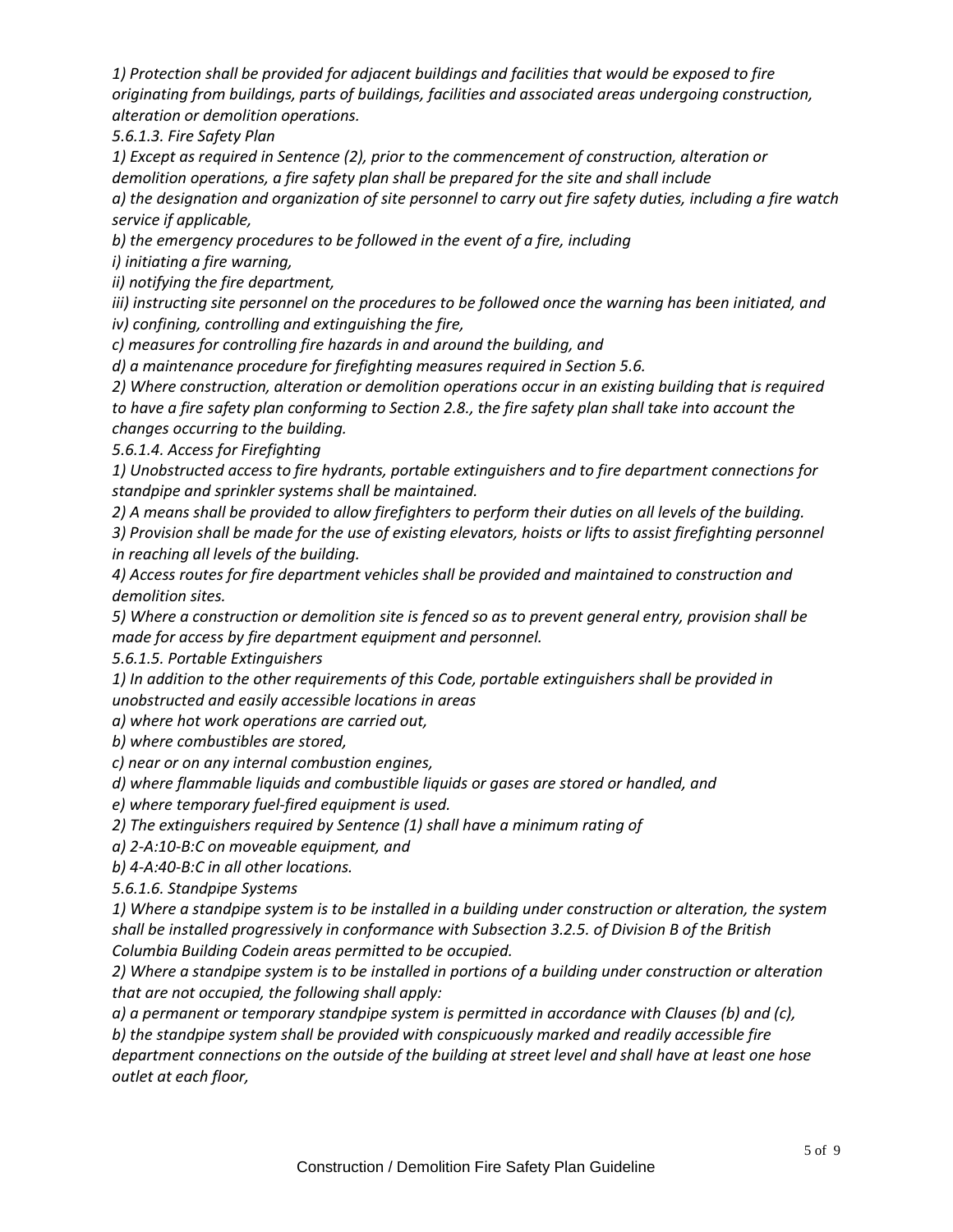*c) the pipe size, hose valves and water supply shall conform to Subsection 3.2.5. of Division B of the British Columbia Building Code,* 

*d) the standpipe system shall, as a minimum, be securely supported and restrained on alternate floors, e) at least one hose valve for attaching fire department hose shall be provided at each intermediate landing or floor level in the exit stairway,* 

*f) valves shall be kept closed at all times and guarded against mechanical damage,* 

*g) the standpipe shall be not more than one floor below the highest forms, staging, and similar combustibles elements at all times, and* 

*h) temporary standpipe systems shall remain in service until the permanent standpipe installation is complete.*

*3) Where a building being demolished floor by floor is equipped with a standpipe system, the system, together with fire department connections and valves, shall be maintained in operable condition on all storey below the one being demolished, except for the storey immediately below it.* 

*5.6.1.7. Hot Surface Applications*

*1) Roofing operations and other surface applications that involve heat sources and hot processes shall be considered hot works and shall conform to the requirements in Sentences (2) and (3) and Section 5.2. 2) Bitumen kettles shall*

*a) not be located on roofs,*

*b) be provided with adequate metal covers that are close-fitting and constructed of steel having a thickness of not less than No. 14 sheet metal gauge thickness,* 

*c) be under constant supervision when in operation, and*

*d) be maintained free of excessive residue.*

*3) Mops that have been used for spreading bitumen shall be kept outside the building in a safe location when not in use.*

*5.6.1.8. Ignition Sources*

*1) Devices capable of producing ignition, internal combustion engines, temporary heating equipment and associated devices shall be kept at a safe distance from combustible material so as not to cause ignition. 2) The clearance between combustible materials and temporary heating equipment, including flues, shall be in conformance with Part 6 of Division B of the British Columbia Building Code or in conformance with the minimum clearances shown on certified heating equipment.* 

*5.6.1.9. Building Services at Demolition Sites*

*1) Except as required in Sentence (3) and except for water supplies for firefighting, building services shall be terminated at a point located outside the building or part thereof being demolished.* 

*2) The service company whose service connections will be affected shall be notified before any action* 

*mentioned in Sentence (1) is taken and, if it is necessary to maintain any service, it shall be*

*a) relocated as necessary, and*

*b) protected from damage.*

*3) Temporary electrical installations shall be installed in conformance with the British Columbia Electrical Safety Regulation.* 

*5.6.1.10. Fuel Supply Installation*

*1) Fuel supplies for heating equipment and internal combustion engines shall conform to*

*a) CAN/CSA B139-M, "Installation Code for Oil-Burning Equipment," or* 

*b) the British Columbia Gas Safety Regulation.*

*5.6.1.11. Tank, Piping and Machinery Reservoir Safety at Demolition Sites* 

*1) Tanks, piping and machinery reservoirs at a demolition site shall be taken out of service in conformance with Subsection 4.3.16.*

*2) Tanks, piping and machinery reservoirs at a demolition site that contain combustible liquids or flammable liquids or that are likely to contain flammable vapours shall be drained and, except as permitted by Sentence (3), removed prior to the demolition of the building.*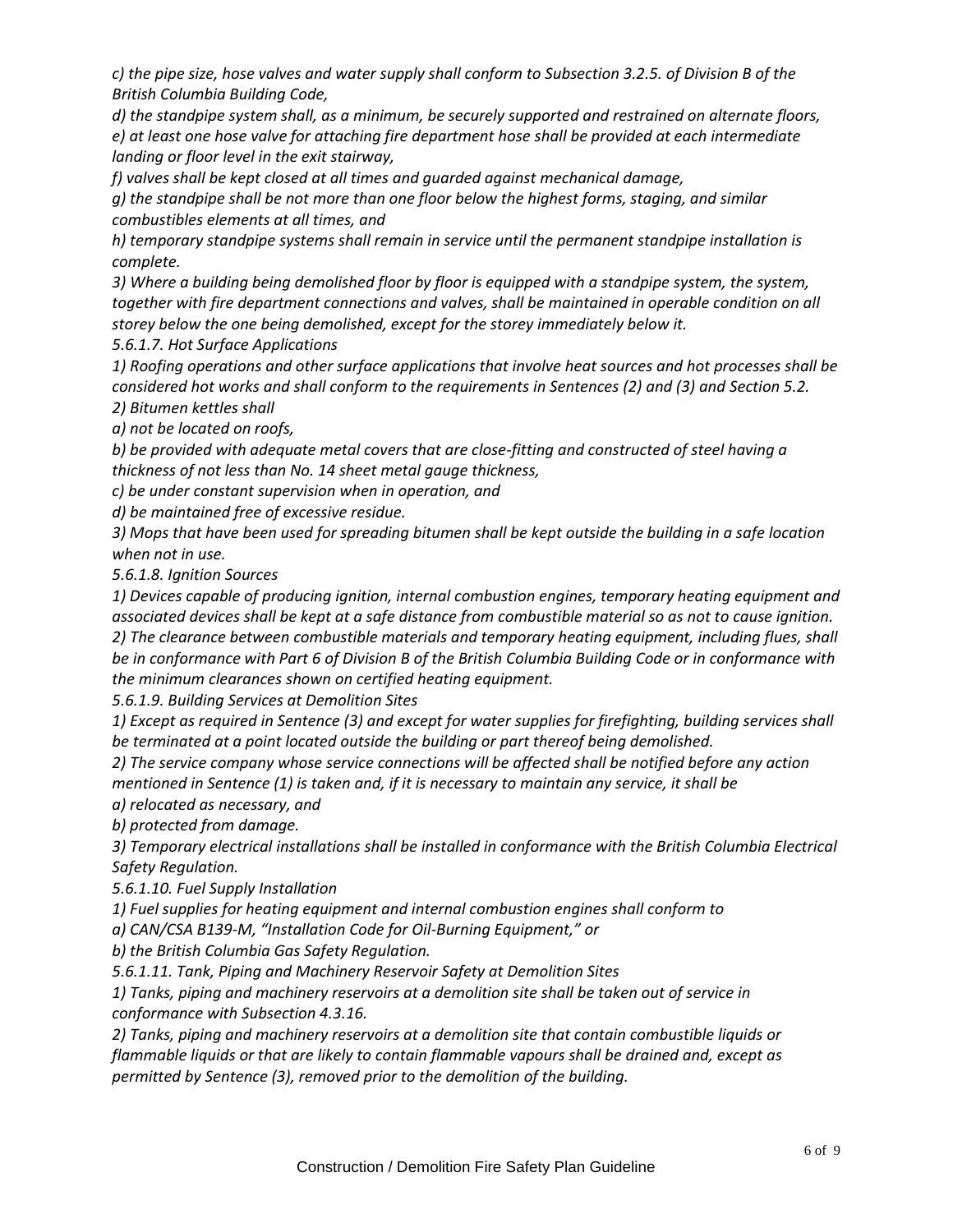*3) Where it is impracticable to remove tanks, piping or machinery reservoirs from the building prior to demolition, such equipment shall be conspicuously identified and removed as soon as conditions permit. 4) Tanks, piping and machinery reservoirs referred to in Sentences (1), (2) and (3) that once contained combustible liquids, flammable liquids or flammable gases shall be purged with inert materials prior to demolition to prevent an explosion.* 

*5.6.1.12. Fire Separations in Partly Occupied Buildings*

*1) Where part of a building continues to be occupied, the occupied part shall be separated from the part being demolished or constructed by a fire separation having a fire-resistance rating of not less than 1 h. 5.6.1.13. Protection during Shutdown* 

*1) Except as permitted in Sentence (2), where a fire protection system is provided, it shall remain operational throughout the construction, alteration or demolition area where reasonably practical. 2) When any portion of a fire protection system is temporarily shut down during construction, alteration or demolition operations, protection during shutdown shall comply with Article 6.1.1.4. 5.6.1.14. Watch*

*1) A watch, with tours at intervals of not more than 1 h, shall be provided throughout demolition sites when there are occupants in the portion of the building not being demolished.* 

*2) Except where a building is provided with a fire alarm system or similar equipment, a watch, with tours at intervals of not more than 1 h, shall be provided when a portion of the building is occupied while construction operations are taking place.* 

*3) Facilities shall be provided to enable the watcher referred to in Sentences (1) and (2) to*

*a) ensure a fire warning is sounded to notify occupants, and*

*b) communicate with the fire department.*

*5.6.1.15. Smoking Restrictions*

*1) Smoking shall be permitted only under the conditions stated in Subsection 2.4.2.*

*5.6.1.16. Provision for Egress*

*1) In areas of a building where construction, alteration or demolition operations are taking place, at least one exit shall be accessible and usable at all times.* 

*2) In buildings being demolished, at least one stairway shall be maintained in usable condition at all times.* 

*5.6.1.17. Fire Warning*

*1) A means shall be provided to alert site personnel of a fire and such means shall be capable of being heard throughout the building or facility.* 

*5.6.1.18. Storage and Use of Dangerous Goods*

*1) Combustible liquids and flammable liquids shall be stored and used in conformance with Part 4.* 

*2) Dangerous goods shall be stored in conformance with Part 3.*

*3) Dangerous goods shall be used in conformance with Part 5.*

*5.6.1.19. Temporary Enclosures*

*1) Fabrics and films used to temporarily enclose buildings shall be securely fastened to prevent them from being blown against heaters or other ignition sources.* 

*5.6.1.20. Disposal of Combustible Refuse*

*1) Combustible refuse in sufficient quantities to constitute a fire hazard shall be moved to a safe location. (See also Subsection 8.2.5. of Division B of the British Columbia Building Code.)* 

*5.6.2. Excavation*

*5.6.2.1. Services Shut-off*

*1) Except as provided in Article 5.6.2.2., before excavation begins, building services shall be shut off, terminated and labelled so as to be easily identifiable outside the limits of the excavation. (See also Sentence 5.6.1.9.(1).)*

*2) The service company whose service connections will be affected shall be notified before any action mentioned in Sentence (1) is taken and, if it is necessary to maintain any service, it shall be a) relocated as necessary, and*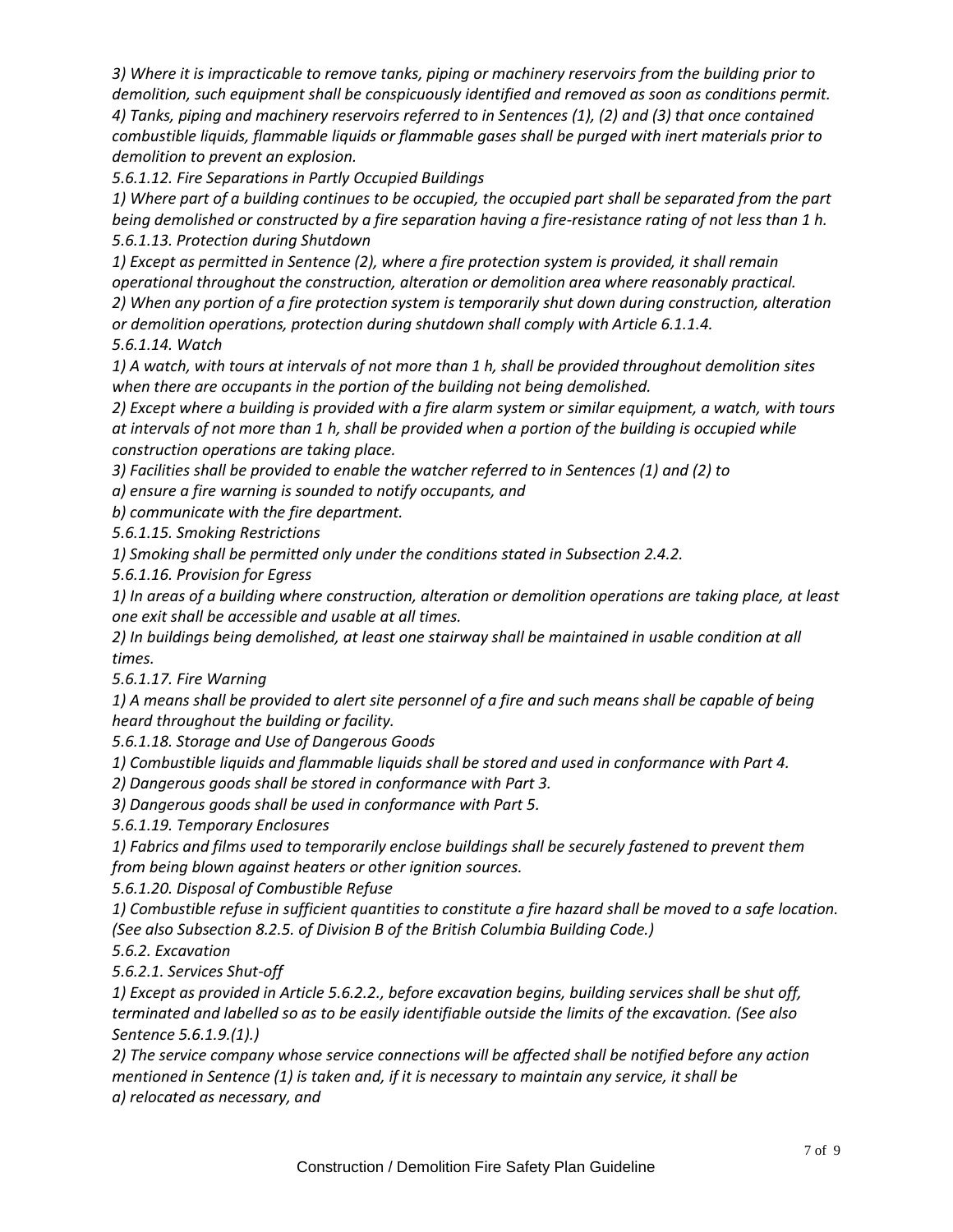*b) protected from damage.*

*5.6.2.2. Maintaining Existing Services*

*1) Existing gas, electrical, water, steam and other services are permitted to be left within the area of the excavation provided that*

*a) before work begins, the service company concerned has approved the proposed method of operation, b) the location of the services is determined before excavation commences,* 

*c) a suitable method of excavation is adopted that will ensure that the services are not damaged, and d) the services are provided with suitable temporary supports*

Include the following additional information as it may apply to your property

- Information, as required by BCFC section 2.8.2.4, is included because of the building height.
- $\bullet$  Information, as required by BCFC section 3.1.2.6, is included for dangerous goods (e.g., radioactive, explosives, compressed gases, reactive) stored or handled on site.
- Information, as required by BCFC section 3.2.1.1, is included for certain products stored indoors.
- Information, as required by BCFC section 3.3.1.1, is included for certain products stored outdoors.
- Information, as required by BCFC section 4.1.6.1(4), is included for spill control and drainage systems because flammable and combustible liquids are stored, handled, used, and/or processed in the operations.
- Information, as required by BCFC 4.3.14.5, is included for storage tanks containing flammable or combustible liquids.
- Information, as required by BCFC 5.1.5.1, is included for processes and operations involving a risk from explosion, high flammability or related conditions that create a hazard to life safety. Examples include Hot Works, Dust-Producing Processes, Special Processes involving Flammable and Combustible Liquids and Materials, and Laboratories.

#### **SUPERVISORY STAFF:**

- **ROLES & RESPONSIBILITIES** 
	- o *Person designated to sound the fire alarm (horn)*
	- o *Person designated to notify Fire Department (9-1-1)*
	- o *Person designated to account for all on-site personnel*
	- o *Person designated to meet Fire Department and provide information about the issue*
- **•** FIRE SAFETY DUTIES:
	- $\circ$  Person responsible to control combustibles on site and in building, housekeeping
	- o Removal of excess pallets and other combustible materials on a regular basis
	- o Maintain separation of combustibles from open flame devices
	- $\circ$  Unobstructed path to fire hydrants, fire department connections and fire department access routes.
	- o Ensuring one exit maintained from every floor

#### **INSTRUCTIONS TO OCCUPANTS:**

- **•** EMERGENCY PROCEDURES:
	- o *Instructions to site personnel on procedure to follow when alarm is sounded*
	- o *Exit routes and muster point clearly visible throughout site and all floors*
	- o *Are personnel directed and trained to confine or control the fire*
- **TRAINING ON EVACUATION PROCEDURES**